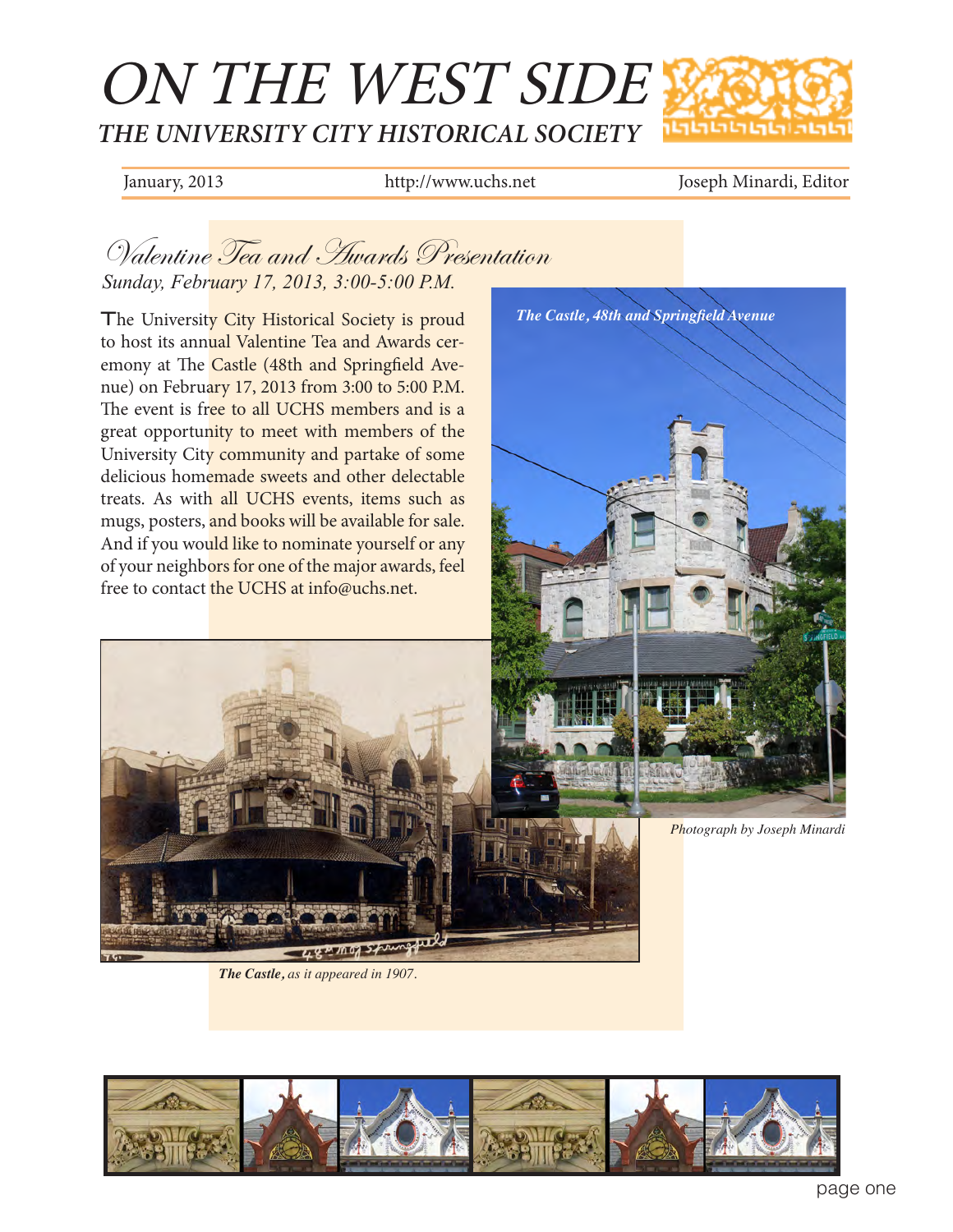## **Celebration of a University City Trailblazer**

Sylvia A. Barkan, "Her City, Her Home" December 28 - January 8 University City Arts League, 4226 Spruce Street

December 28, 2012 marked the opening night of an exhibit celebrating the life and legacy of Sylvia A. Barkan (1916-2012) and her incredible body of work. The opening night festivities tested the capacity of the University City Arts League gallery, with dozens of art lovers, friends, relatives, and dignitaries in attendance, a testament to Sylvia's influence and admiration in the neighborhood. Sylvia, a residents of 47th and Osage for 63 years, was a founding member of the Arts League and was active in the organization's affairs up until her 95th year. She was also instrumental in the formation of the University City Historical Society.

The retrospective of Sylvia's artistic career included 114 pieces including a wide variety of styles, techniques, and topics. But the most prominently featured subject was the one that was near and dear to her heart, the beloved architecture of University City. The exhibition was curated by her son, Jonathan, and his daughter, Sophie. Sylvia's oldest son, Howard, was also in attendance and entertained the audience with two guitars solos. The UCHS was well-represented at the gathering with new president Melani Lamond giving a brief dissertation on the contributions of Sylvia to the UCHS's founding. State Representative James Roebuck also gave a speech of gratitude for all Sylvia A. Barkan has done for the good of her neighborhood in West Philadelphia.



Sylvia A. Barkan, 1916 - 2012 HER CITY, HER HOME



*Opening night: University City Arts League Executive Director, Noreen Shanfelter standing next to Jonathan Barkan with older brother Howard Barkan (second from right).*



*Musical interlude: Sylvia Barkan's oldest son, Howard, at the guitar.*



*UCHS President Melani Lamond, expressing gratitude to the large gathering for Sylvia's work in the founding of both the University City Arts League and the UCHS.*

*Invitation: a view of University City by Sylvia A. Barkan adorns the invitation for her retrospective by the University City Arts League.*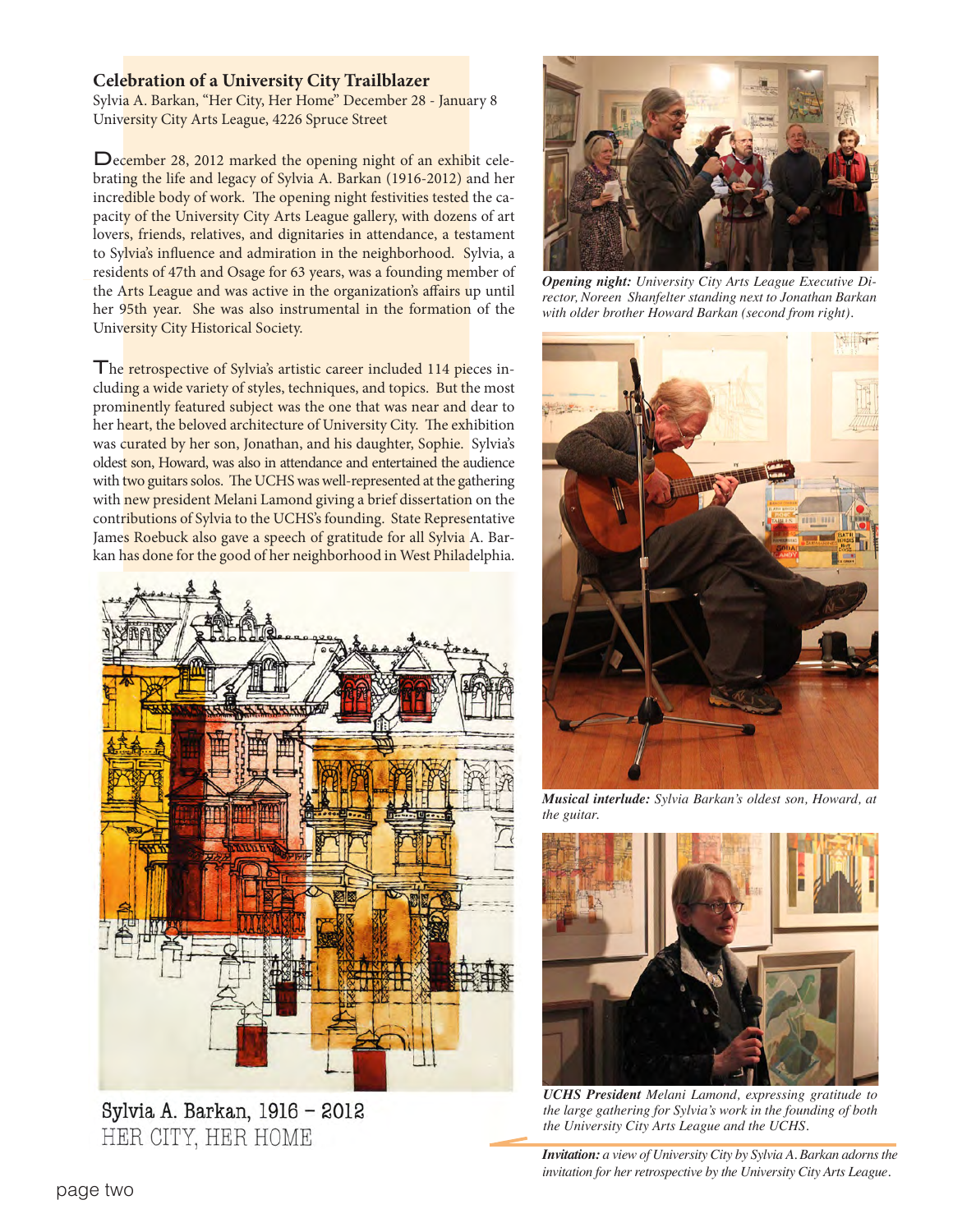

*Fortieth Street M.E. Church at 140 South 40th Street, slated for demolition. Photograph by Joseph Minardi*

# *Olde Time Recipes*

Tried and Tested Recipes by the Ladies of the Methodist Episcopal Church of the Advocate, Philadelphia (published November 1907).

### **Corn muffins:**

one cup of flour, one half-cup of cornmeal, two teaspoons of baking-powder, one-half teaspoon of salt, two tablespoons of sugar, one egg, one cup of milk, one tablespoon of butter

Mix all dry ingredients together, rub in the butter; mix this with the egg, then milk. Place in pans or well-greased muffin tins, and bake [at 400º] for twenty minutes.

#### **Potato biscuits:**

one cup of mashed potatoes, one cup of liquid yeast (stir with the potatoes), one quarter cup of butter, two teaspoons of sugar, two eggs, well beaten, one half-teaspoon of salt, flour [about two cups]

Mix potatoes and yeast together and let stand fifteen minutes; then add all of the rest and mix together with flour enough to make a soft dough. Not let it stand until it gets light, then make into biscuits and get light again, then bake [400°] for about fifteen minutes.

## **Historic Church to be Demolished**

An historic church located on 40th and Sansom Streets is slated for demolition, that is if developers get their way. The 40th Street Methodist Episcopal Church was built in a simplified Gothic Revival style in 1872 by the firm of Sloan & Hutton, consisting of two of Philadelphia's most prominent 19th-century architects, Samuel Sloan and Addison Hutton. The church was built at a time of explosive suburban growth in this part of West Philadelphia. It ceased to be used as a house of worship in 2007 and was sold to P&A Associates for \$2 million. The original plan was to preserve the building while obtaining new tenants and making only minor modifications. The plan fell through after not be able to find any buyers and the church is soon to be razed for a small one-story commercial development by CANNO Architects + Design.

### **The UCHS Historic Streetscapes Committee**

Marking the construction dates of properties in University City's historic districts is only one part of UCHS's Historic Streetscapes Committees. UCHS encourages University City residents to preserve the character of our historic neighborhoods by following appropriate preservation techniques, keeping the streets, yards, and sidewalks free of trash, by using the porches of their turn-of-the-century homes with appropriate furnitures; and by planting and maintaining gardens, greenery, and trees in and around those homes.

## **UCHS Oral History Project**

University City is full of interesting stories and the UCHS is looking to gather as many memories as we can.

The UCHS is looking for individuals to participate in their oral history project. The goal of this project is to systematically collect testimonies of longtime residents of University City, and to analyze, verify and place them in an accurate historical context. If you or someone you know would like to volunteer in information gathering or know of someone who has stories to tell, please contact the UCHS.